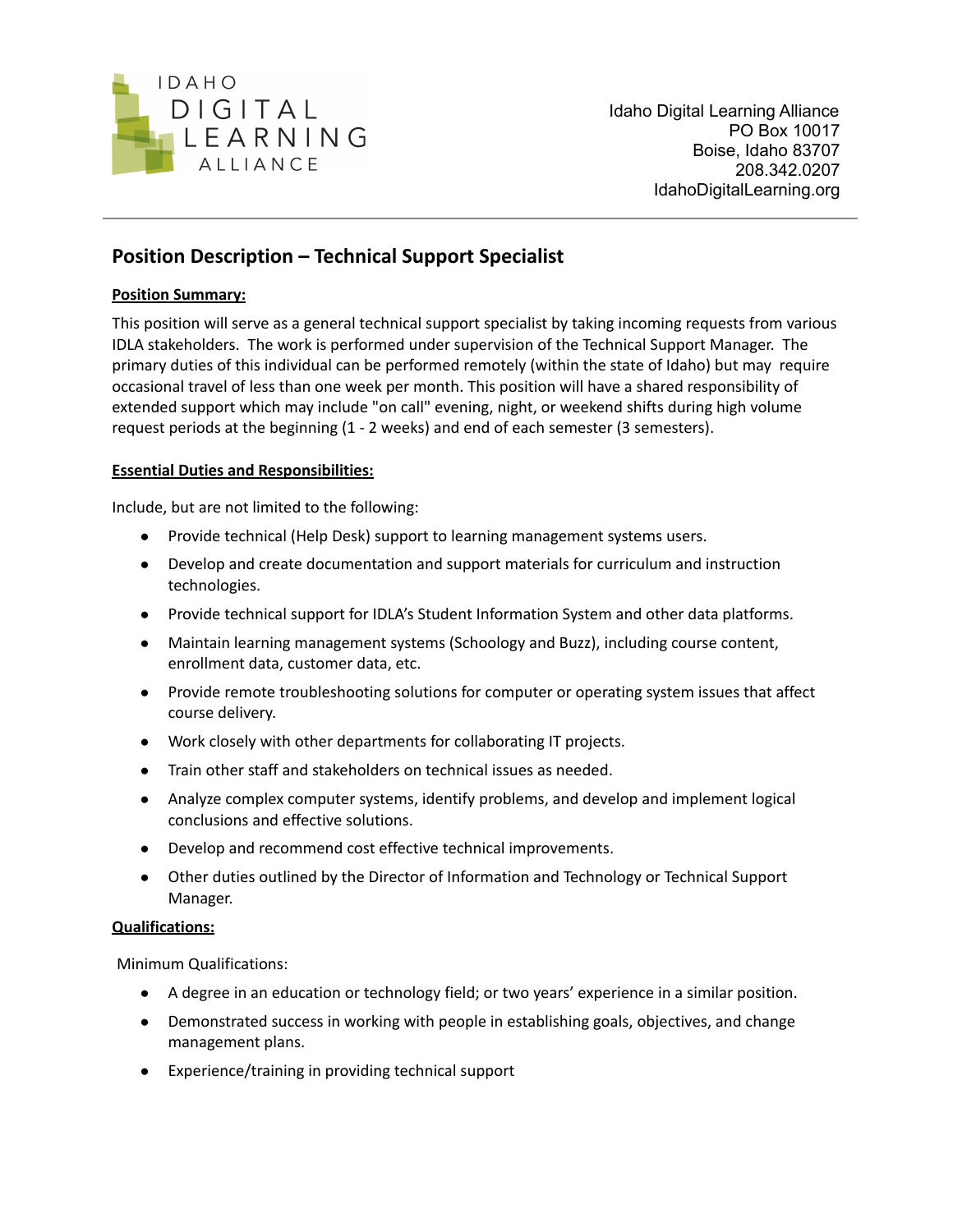- Perform a wide variety of duties and responsibilities with accuracy and speed under pressure of time sensitive deadlines.
- Perform multiple tasks simultaneously, including handling interruptions, and return to and complete tasks in a timely manner.
- Demonstrate integrity, ingenuity and inventiveness in the performance of assigned tasks.
- Ability to easily adapt to and learn new technologies.
- Maintain important records efficiently and accurately.
- Maintain confidentiality of information processed or prepared.
- Perform duties and responsibilities independently.
- Ability to coordinate, research, and analyze special projects/reports.
- Ability to perform duties with awareness of all requirements and IDLA policies.
- Must possess positive, professional interpersonal skills.

Desired Qualifications:

- Bachelor's degree in an education or technology field.
- Experience in the K-12 education field.
- Expertise in supporting education technology.
- Fluency in Spanish.

### **Technical Skills:**

- Installation, operation, maintenance, and repair of operating systems, networks, and programs on personal computers, and Chromebooks.
- Preferred: Experience in Learning Management Systems (Schoology and Agilix Buzz)
- Familiarity with both Mac and Windows environments.

## **Physical and Mental Demands:**

The physical and mental demands described here are representative of those that must be met by employees to successfully perform the essential functions of this position. Reasonable accommodations may be made to enable individuals with disabilities to perform the essential functions.

#### **Hours and Salary:**

This position is full time and year round with benefits that include medical insurance, PERSI retirement and paid leave. During working hours, the employee is to concern themself strictly with the business of Idaho Digital Learning Alliance and the duties of this position. At no time during working hours, shall the employee perform any services or make or receive any telephone calls on behalf of any other entity/individual or for any private business or employment that are not part of the employee's job responsibilities with Idaho Digital Learning Alliance, unless previously approved by your Director. Salary is \$40,000 - \$50,000 dependent upon the applicant's credentials.

## **Application:**

Position is open until filled. Applications are available online at www.AppliTrack.com/idla/onlineapp